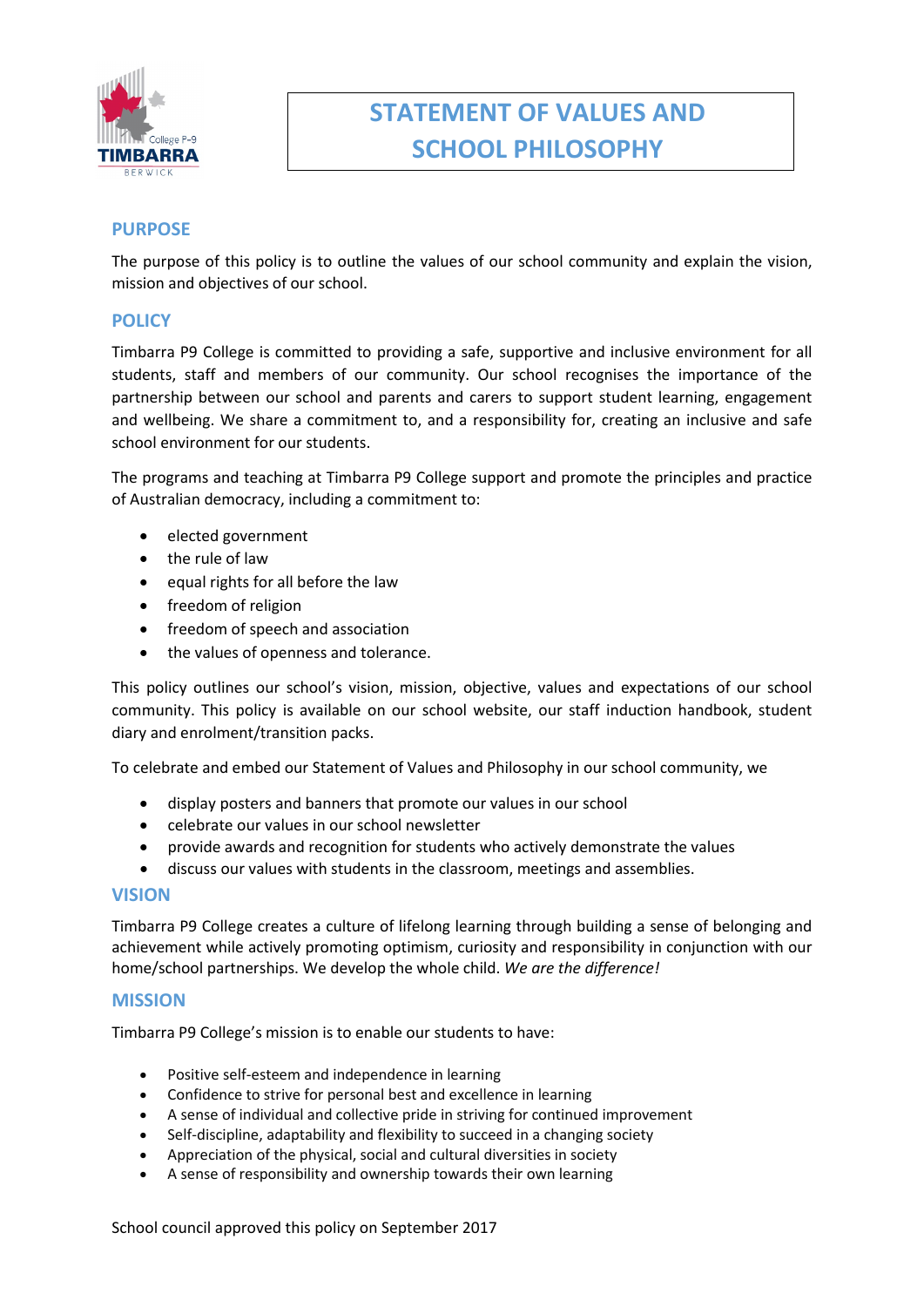• An appreciation of the importance of regular school attendance and its relationship to academic and social success.

# **OBJECTIVE**

Timbarra P9 College's objective is for our students to :

- Have developed understandings and skills that align with the Victorian Curriculum
- To be agile learners in the  $21<sup>st</sup>$  Century
- Develop a sense of self-worth
- To accept responsibility for their behaviour and choices through positive reinforcement and the teaching and learning of social skills and strategies
- To have an awareness that there are logical consequences for behaviour choices
- To have the ability to live and work collaboratively.

### **VALUES**

Timbarra P9 College's values are

Timbarra P9 College*'s values are learning, persistence, respect and getting along.*

*We model and demonstrate learning excellence whilst using creativity, reflection, feedback, effective organisation and higher order thinking to build confidence, expand and embed our learning.*

*We model and endorse collaboration, teamwork and getting along, recognising that we are stronger when we learn and work together as a learning community.*

*We respect ourselves, our school and one another, and understand that our attitudes and behaviours have an impact on the people around us. We respect our diverse Australian community and seek to understand and show empathy to all.*

*We model and demonstrate persistence, which we recognise as a means to becoming resilient and positive individuals able to contribute to and thrive in our society.*

#### **BEHAVIOURAL EXPECTATIONS**

Timbarra P9 College acknowledges that the behaviour of staff, parents, carers and students has an impact on our school community and culture. We acknowledge a shared responsibility to create a positive learning environment for the children and young people at our school.

As principals and school leaders, we will:

- model positive behaviour and effective leadership
- communicate politely and respectfully with all members of the school community
- work collaboratively to create a school environment where respectful and safe behaviour is expected of everyone
- behave in a manner consistent with the standards of our profession and meet core responsibilities to provide safe and inclusive environments
- plan, implement and review our work to ensure the care, safety, security and general wellbeing of all students at school
- identify and support students who are or may be at risk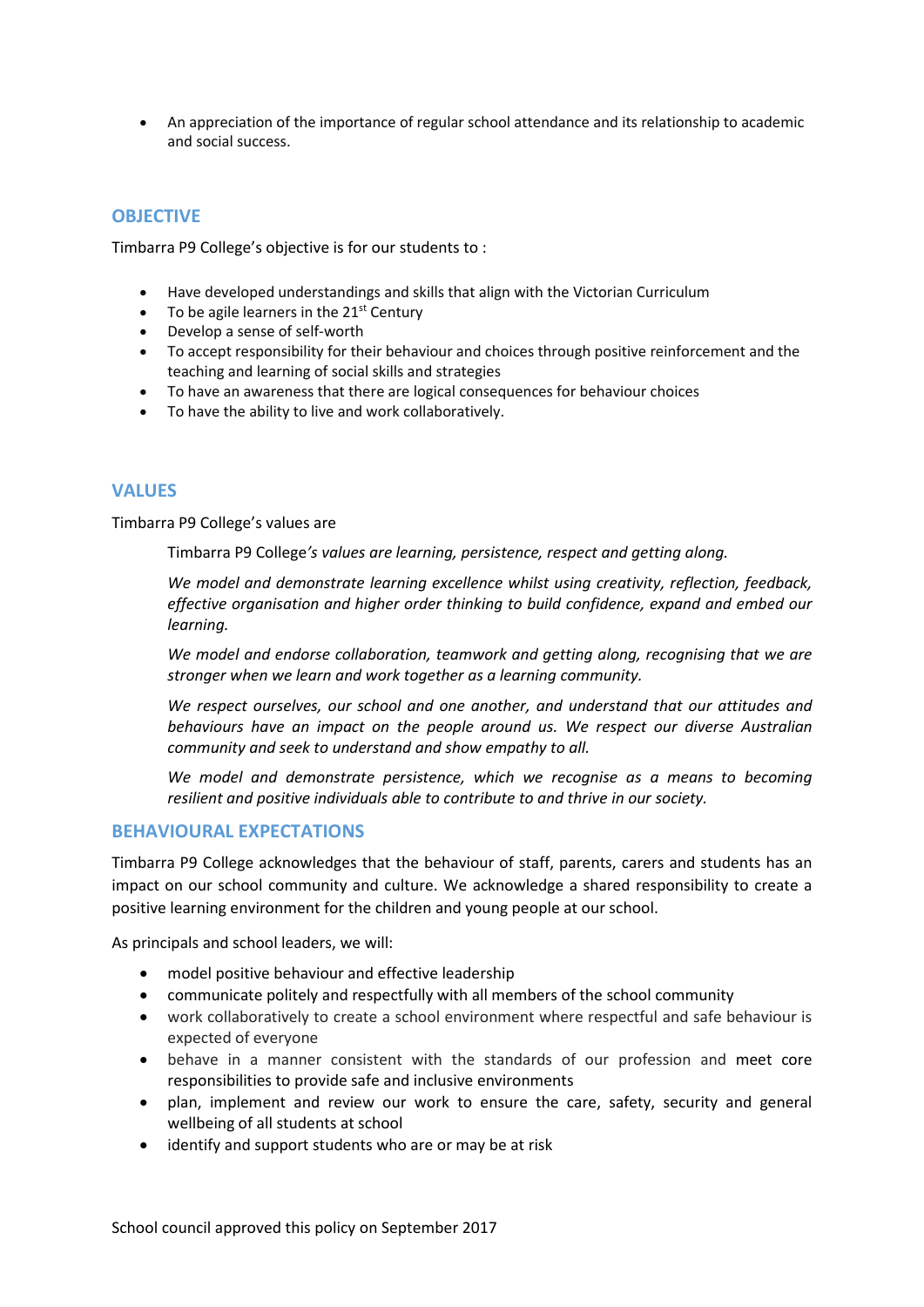- do our best to ensure every child is supported to achieve their personal and learning potential
- work with parents to understand their child's needs and, where necessary, adapt the learning environment accordingly
- respond appropriately when safe and inclusive behaviour is not demonstrated and implement appropriate interventions and sanctions when required
- inform parents of the school's communication and complaints procedures
- ask any person who is acting in an offensive, intimidating or otherwise inappropriate way to leave the school grounds.

As teachers and non-teaching school staff, we will:

- model positive behaviour to students consistent with the standards of our profession
- communicate politely and respectfully with all members of the school community
- proactively engage with parents about student outcomes
- work with parents to understand the needs of each student and, where necessary, adapt the learning environment accordingly
- work collaboratively with parents to improve learning and wellbeing outcomes for students with additional needs
- communicate with the principal and school leaders in the event we anticipate or face any tension or challenging behaviours from parents
- treat all members of the school community with respect.

#### As parents and carers, we will:

- model positive behaviour to our child
- communicate politely and respectfully with all members of the school community
- communicate constructively with the school and use expected processes and protocols when raising concerns
- follow the school's processes for communication with staff and making complaints
- ensure our child attends school on time, every day the school is open for instruction
- take an interest in our child's school and learning
- work with the school to achieve the best outcomes for our child
- support school staff to maintain a safe learning environment for all students
- treat all school leaders, staff, students, and other members of the school community with respect.

#### As students, we will:

- model positive behaviour to other students
- communicate politely and respectfully with all members of the school community
- comply with and model school values
- behave in a safe and responsible manner
- respect ourselves, other members of the school community and the school environment
- actively participate in school
- not disrupt the learning of others and make the most of our educational opportunities.

#### As community members, we will:

- model positive behaviour to the school community
- treat other members of the school community with respect

#### School council approved this policy on September 2017